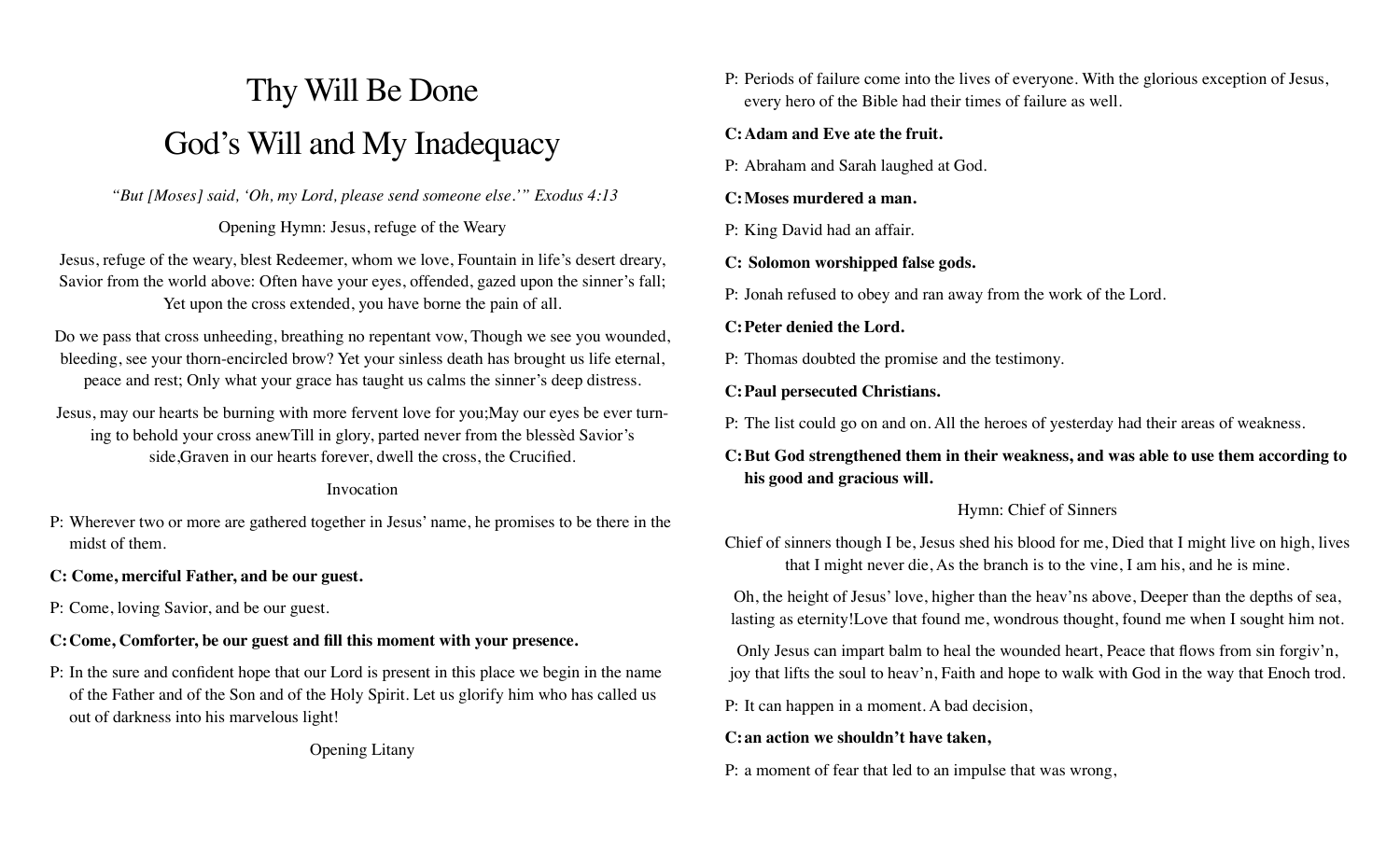#### **C:and failure invades our life.**

P: It can happen when things are going great,

#### **C:or it could happen gradually, the result of a series of events that has taken place.**

P: Failure invades all of our lives at one time or another.

#### **C:Some failures are minor and are overcome quickly.**

P: Others are devastating not only in their effect on us,

#### **C:but in their effect on others.**

P: Yet to those who repent, a gracious God offers full and free forgiveness.

## **C:God strengthens us in our weakness, and is able to use us according to his good and gracious will.**

# Hymn: Chief of Sinners

O my Savior, help afford by your Spirit and your Word! When my wayward heart would stray, keep me in the narrow way; Grace in time of need supply while I live and when I die.

## Prayer of the Day

## **First Reading … Exodus 3 and 4 (selected verses):**

God called to him out of the bush, "Moses, Moses!" And he said, "Here I am." Then he said, "Do not come near; take your sandals off your feet, for the place on which you are standing is holy ground." And he said, "I am the God of your father, the God of Abraham, the God of Isaac, and the God of Jacob." And Moses hid his face, for he was afraid to look at God. "Come, I will send you to Pharaoh that you may bring my people, the children of Israel, out of Egypt." But Moses said to God, "Who am I that I should go to Pharaoh and bring the children of Israel out of Egypt?" He said, "But I will be with you, and this shall be the sign for you, that I have sent you: when you have brought the people out of Egypt, you shall serve God on this mountain." But Moses said to the Lord, "Oh, my Lord, I am not eloquent, either in the past or since you have spoken to your servant, but I am slow of speech and of tongue." Then the

Lord said to him, "Who has made man's mouth?... Now therefore go, and I will be with your mouth and teach you what you shall speak." But he said, "Oh, my Lord, please send someone else."

#### **Second Reading … Numbers 20:2-13:**

Now there was no water for the congregation. And they assembled themselves together against Moses and against Aaron. And the people quarreled with Moses and said, "Would that we had perished when our brothers perished before the Lord! Why have you brought the assembly of the Lord into this wilderness, that we should die here, both we and our cattle? And why have you made us come up out of Egypt to bring us to this evil place? It is no place for grain or figs or vines or pomegranates, and there is no water to drink." Then Moses and Aaron went from the presence of the assembly to the entrance of the tent of meeting and fell on their faces. And the glory of the Lord appeared to them, and the Lord spoke to Moses, saying, "Take the staff, and assemble the congregation, you and Aaron your brother, and tell the rock before their eyes to yield its water. So you shall bring water out of the rock for them and give drink to the congregation and their cattle." And Moses took the staff from before the Lord, as he commanded him.

 Then Moses and Aaron gathered the assembly together before the rock, and he said to them, "Hear now, you rebels: shall we bring water for you out of this rock?" And Moses lifted up his hand and struck the rock with his staff twice, and water came out abundantly, and the congregation drank, and their livestock. And the Lord said to Moses and Aaron, "Because you did not believe in me, to uphold me as holy in the eyes of the people of Israel, therefore you shall not bring this assembly into the land that I have given them." These are the waters of Meribah, where the people of Israel quarreled with the Lord, and through them he showed himself holy.

#### **Third Reading … Numbers 21:4-9:**

From Mount Hor they set out by the way to the Red Sea, to go around the land of Edom. And the people became impatient on the way. And the people spoke against